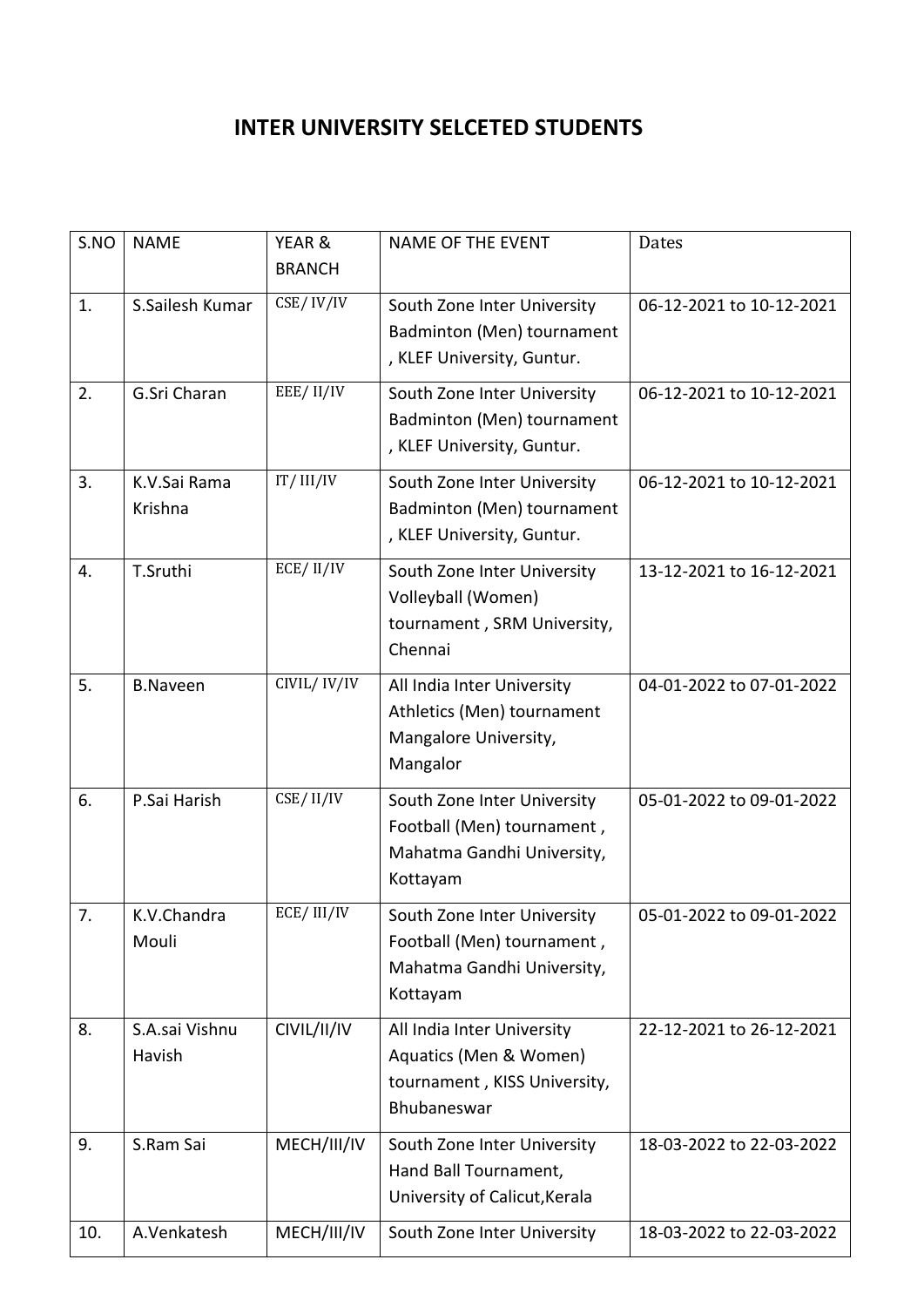|  | Hand Ball Tournament,         |  |
|--|-------------------------------|--|
|  | University of Calicut, Kerala |  |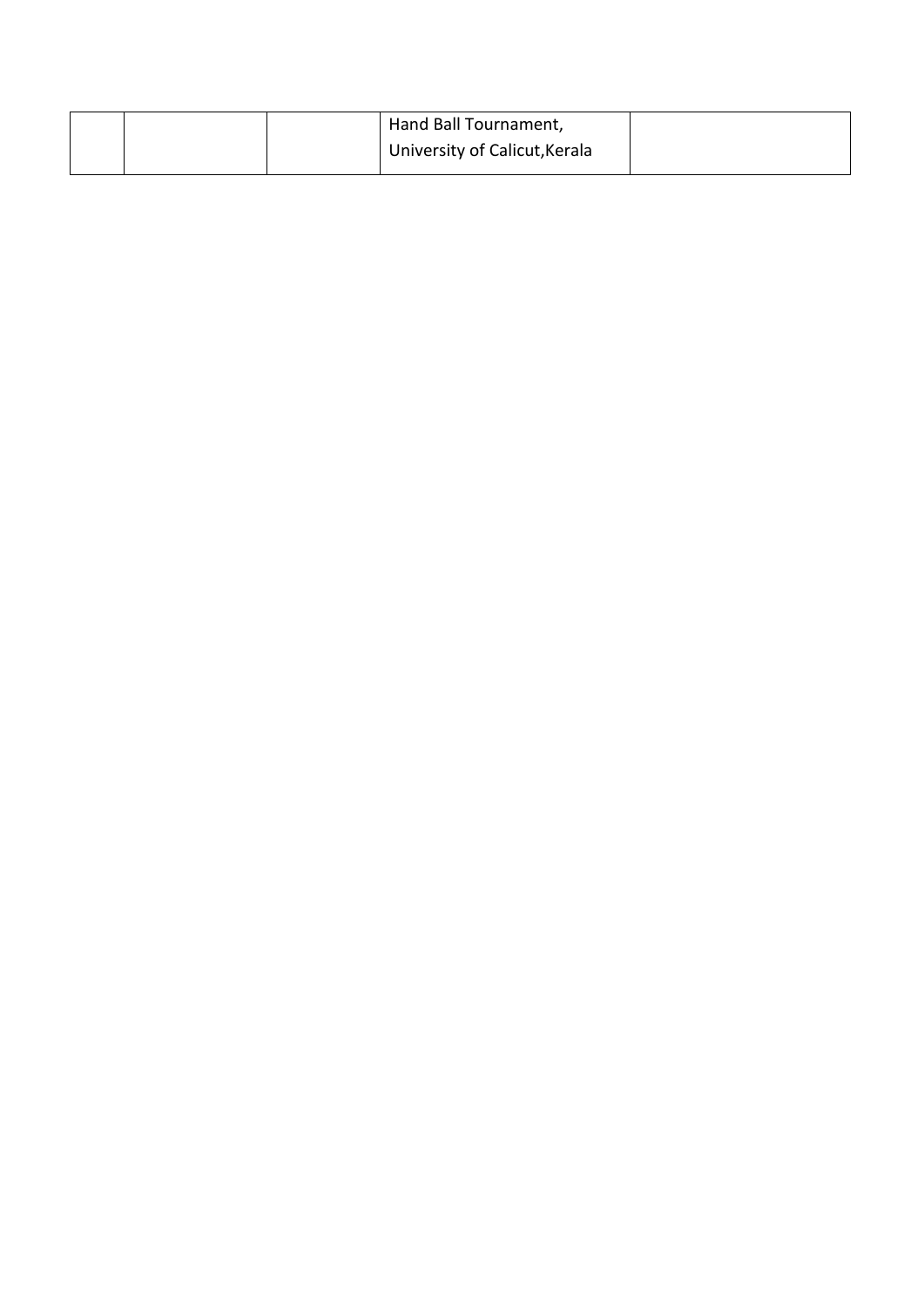## **INTER DISTRICT SELECTED STUDENTS**

| S.NO | <b>NAME</b>   | YEAR &        | <b>NAME OF THE EVENT</b>                                                                                                    | Dates                    |  |
|------|---------------|---------------|-----------------------------------------------------------------------------------------------------------------------------|--------------------------|--|
|      |               | <b>BRANCH</b> |                                                                                                                             |                          |  |
| 1.   | K.Pydiraju    | EEE/IV/IV     | 69th Senior inter district<br>kabaddi championship for<br>men & women<br>,TIMMARAJUPETA<br><b>VISAKHAPATNAM</b>             | 06-11-2021 to 08-11-2021 |  |
| 2.   | A.Sravani     | EEE / II/IV   | 69 <sup>th</sup> Senior inter district<br>kabaddi championship for<br>men & women<br>,TIMMARAJUPETA<br><b>VISAKHAPATNAM</b> | 06-11-2021 to 08-11-2021 |  |
| 3.   | L.Meghana     | ECE / II/IV   | 69th Senior inter district<br>kabaddi championship for<br>men & women<br>,TIMMARAJUPETA<br><b>VISAKHAPATNAM</b>             | 06-11-2021 to 08-11-2021 |  |
| 4.   | M.Naga jyothi | ECE / III/IV  | AP State Senior Inter District<br>Women Football<br>Tournament                                                              | 12-11-2021 to 14-11-2021 |  |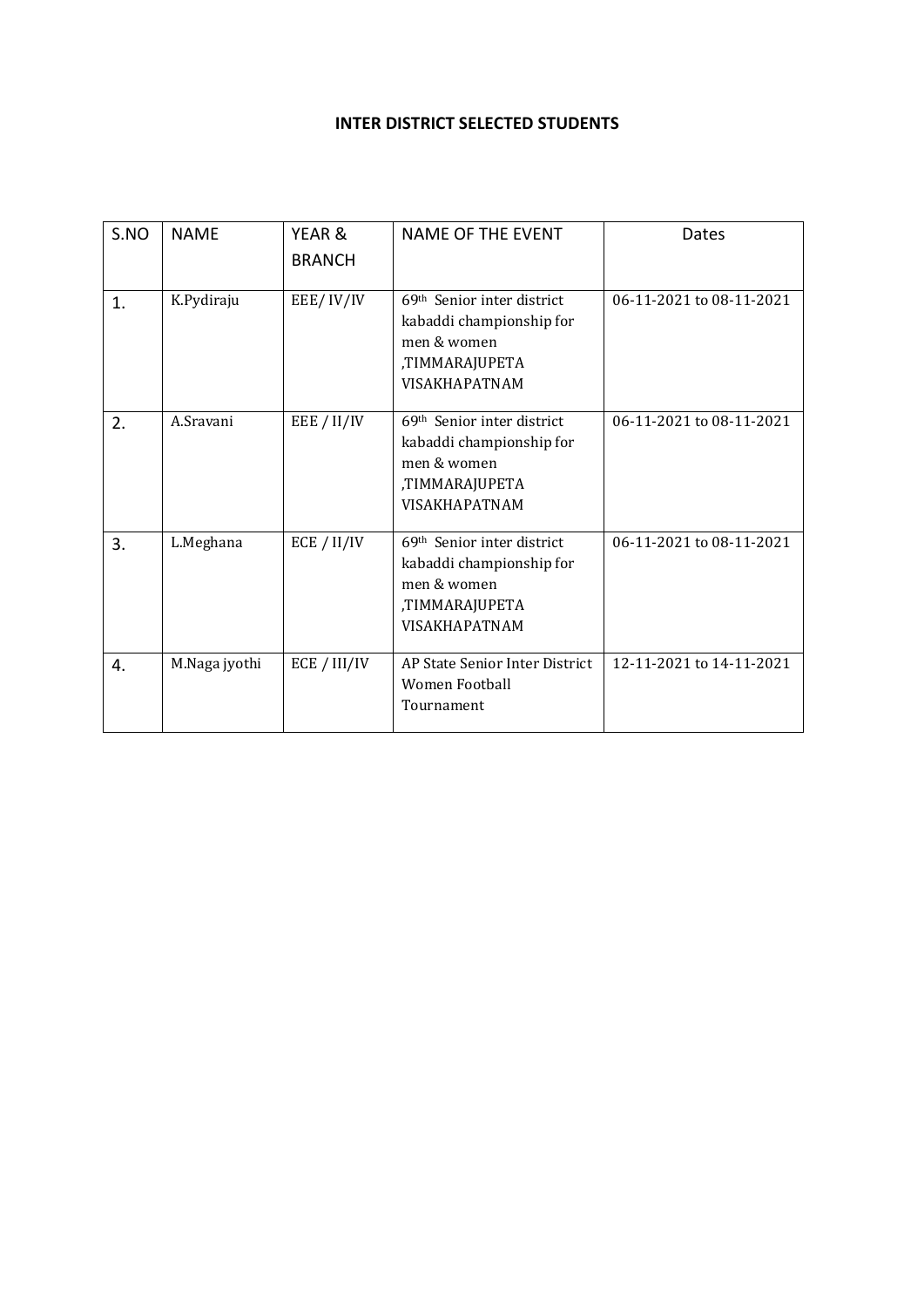## **INTER COLLEGE MEDALS**

| S.NO | <b>NAME</b>              | <b>YEAR &amp; BRANCH</b> | <b>NAME OF THE EVENT</b> | <b>ACHIEVEMENTS</b> |
|------|--------------------------|--------------------------|--------------------------|---------------------|
| 1.   | K.Pydi Raju              | EEE/IV/IV                | Weight Lifting, 55kg     | Silver              |
| 2.   | K.Pydi Raju              | EEE/IV/IV                | Best Physique, 59kg      | $4th$ place         |
| 3.   | P.Joy victor babu        | MECH/III/IV              | Weight Lifting, 61kg     | Gold                |
| 4.   | P.Joy victor babu        | MECH/III/IV              | Power Lifting, 59kg      | Silver              |
| 5.   | M.V.Siva Brahma          | IT/II/IV                 | Weight Lifting, 73kg     | <b>Bronze</b>       |
| 6.   | A.Ashok Kumar            | EEE/II/IV                | Weight Lifting, 81kg     | <b>Bronze</b>       |
| 7.   | <b>B. Yeswanth Naidu</b> | CIVIL/III/IV             | Weight Lifting, 93kg     | Silver              |
| 8.   | <b>B. Yeswanth Naidu</b> | CIVIL/III/IV             | Power Lifting, 93kg      | <b>Bronze</b>       |
| 9.   | G.Uma maheswar<br>Reddy  | MECH/II/IV               | Weight Lifting, 109kg    | Silver              |
| 10.  | G.Uma maheswar<br>Reddy  | MECH/II/IV               | Power Lifting, 109kg     | <b>Bronze</b>       |
| 11.  | <b>B.Naveen</b>          | CIVIL/IV/IV              | Athletics-400m           | Gold                |
| 12.  | <b>B.Naveen</b>          | CIVIL/IV/IV              | Athletics-200m           | <b>Bronze</b>       |
| 13.  | Jagadeesh                | MECH/II/IV               | Athletics-5km            | Silver              |